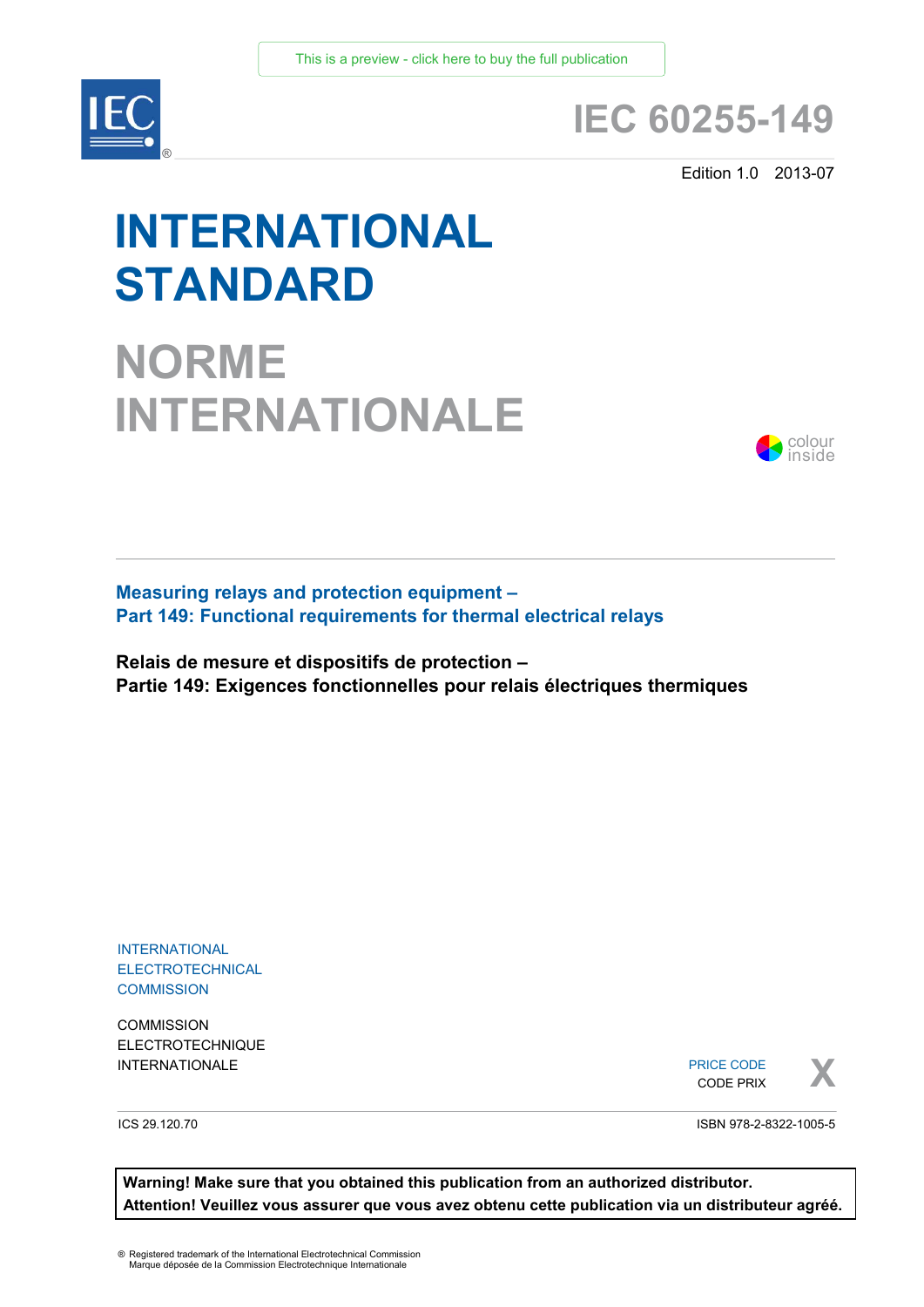– 2 – 60255-149 © IEC:2013

### **CONTENTS**

| 1              |                                                                                        |                                                                                  |  |  |  |
|----------------|----------------------------------------------------------------------------------------|----------------------------------------------------------------------------------|--|--|--|
| 2              |                                                                                        |                                                                                  |  |  |  |
| 3              |                                                                                        |                                                                                  |  |  |  |
| $\overline{4}$ |                                                                                        |                                                                                  |  |  |  |
|                | 4.1                                                                                    |                                                                                  |  |  |  |
|                | 4.2                                                                                    |                                                                                  |  |  |  |
|                | 4.3                                                                                    |                                                                                  |  |  |  |
|                | 4.4                                                                                    |                                                                                  |  |  |  |
|                |                                                                                        | 4.4.1                                                                            |  |  |  |
|                |                                                                                        | Basic (setting) and operating current values for thermal protection 10<br>4.4.2  |  |  |  |
|                |                                                                                        | 4.4.3                                                                            |  |  |  |
|                |                                                                                        | 4.4.4                                                                            |  |  |  |
|                |                                                                                        | 4.4.5                                                                            |  |  |  |
|                | 4.5                                                                                    |                                                                                  |  |  |  |
|                |                                                                                        | 4.5.1                                                                            |  |  |  |
|                |                                                                                        | 4.5.2                                                                            |  |  |  |
|                |                                                                                        | 4.5.3                                                                            |  |  |  |
|                |                                                                                        | 4.5.4                                                                            |  |  |  |
|                | 4.6                                                                                    |                                                                                  |  |  |  |
|                |                                                                                        | 4.6.1                                                                            |  |  |  |
|                |                                                                                        | Influence of ambient temperature on thermal protection16<br>4.6.2                |  |  |  |
|                |                                                                                        | 4.6.3                                                                            |  |  |  |
|                | 4.7                                                                                    | Behaviour of thermal protective device during auxiliary power supply failure 17  |  |  |  |
| 5              |                                                                                        |                                                                                  |  |  |  |
|                | 5.1                                                                                    |                                                                                  |  |  |  |
|                | 5.2                                                                                    |                                                                                  |  |  |  |
|                | 5.3                                                                                    |                                                                                  |  |  |  |
| 6              |                                                                                        |                                                                                  |  |  |  |
|                | 6.1                                                                                    |                                                                                  |  |  |  |
|                | 6.2                                                                                    | Determination of steady-state errors related to the operating current value 19   |  |  |  |
|                | 6.3<br>Determination of steady-state errors related to the characteristic quantity and |                                                                                  |  |  |  |
|                |                                                                                        |                                                                                  |  |  |  |
|                |                                                                                        | 6.3.1                                                                            |  |  |  |
|                |                                                                                        | 6.3.2                                                                            |  |  |  |
|                | 6.4                                                                                    |                                                                                  |  |  |  |
|                | 6.5                                                                                    |                                                                                  |  |  |  |
|                | 6.6                                                                                    |                                                                                  |  |  |  |
|                | 6.7                                                                                    |                                                                                  |  |  |  |
| 7              |                                                                                        |                                                                                  |  |  |  |
|                | 7.1                                                                                    |                                                                                  |  |  |  |
|                | 7.2                                                                                    |                                                                                  |  |  |  |
|                |                                                                                        | Annex A (informative) Simple first-order thermal model of electrical equipment26 |  |  |  |
|                | Annex B (informative) Thermal electrical relays which use temperature as setting       |                                                                                  |  |  |  |
|                |                                                                                        |                                                                                  |  |  |  |
|                |                                                                                        |                                                                                  |  |  |  |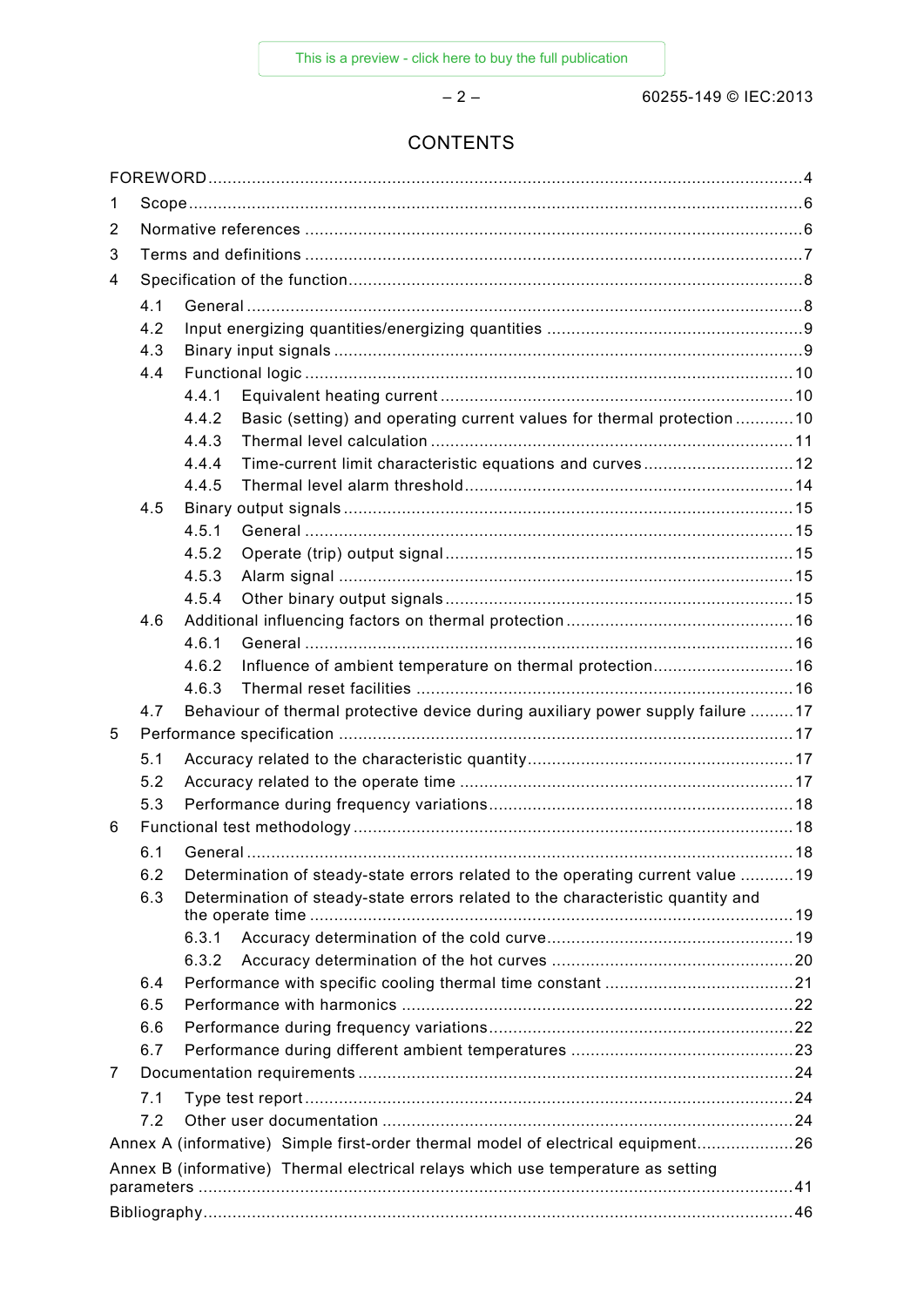60255-149 © IEC:2013 – 3 –

| Figure 2 - Typical examples of characteristic curves for cold state of a first-order                                                                                    |    |
|-------------------------------------------------------------------------------------------------------------------------------------------------------------------------|----|
| Figure 3 - Typical examples of characteristic curves for hot states of a first-order<br>thermal system for different values of previous load before overload occurs  14 |    |
| Figure A.1 - An electrical equipment to be thermally protected represented as a                                                                                         |    |
| Figure A.2 - Equivalence between a first-order thermal system and an electric parallel                                                                                  | 30 |
| Figure A.3 - Analogue thermal circuit representation of a simple first-order thermal                                                                                    | 31 |
| Figure A.4 - Analogue thermal circuit representation of a simple first-order thermal                                                                                    | 31 |
| Figure A.5 - Analogue thermal circuit representation of a simple first-order thermal                                                                                    |    |
| Figure A.6 - Dynamic step response of a simple first-order thermal system algorithm to                                                                                  |    |
| Figure A.7 – Dynamic step response of a first-order thermal system (cold initial state) 34                                                                              |    |
| Figure A.8 - Dynamic step response of a first-order thermal system (hot initial state)34                                                                                |    |
| Figure A.9 - Dynamic step response of a first-order thermal system to a load current                                                                                    |    |
| Figure A.10 - Dynamic step response of a first-order thermal system to a load current                                                                                   |    |
|                                                                                                                                                                         |    |
|                                                                                                                                                                         |    |
|                                                                                                                                                                         |    |
|                                                                                                                                                                         |    |
|                                                                                                                                                                         |    |
|                                                                                                                                                                         |    |
| Table A.2 - Thermal insulation classes and maximum temperatures, according to                                                                                           | 40 |
| Table A.3 – Example of correction factor values $(F_A)$ for class F equipment according                                                                                 |    |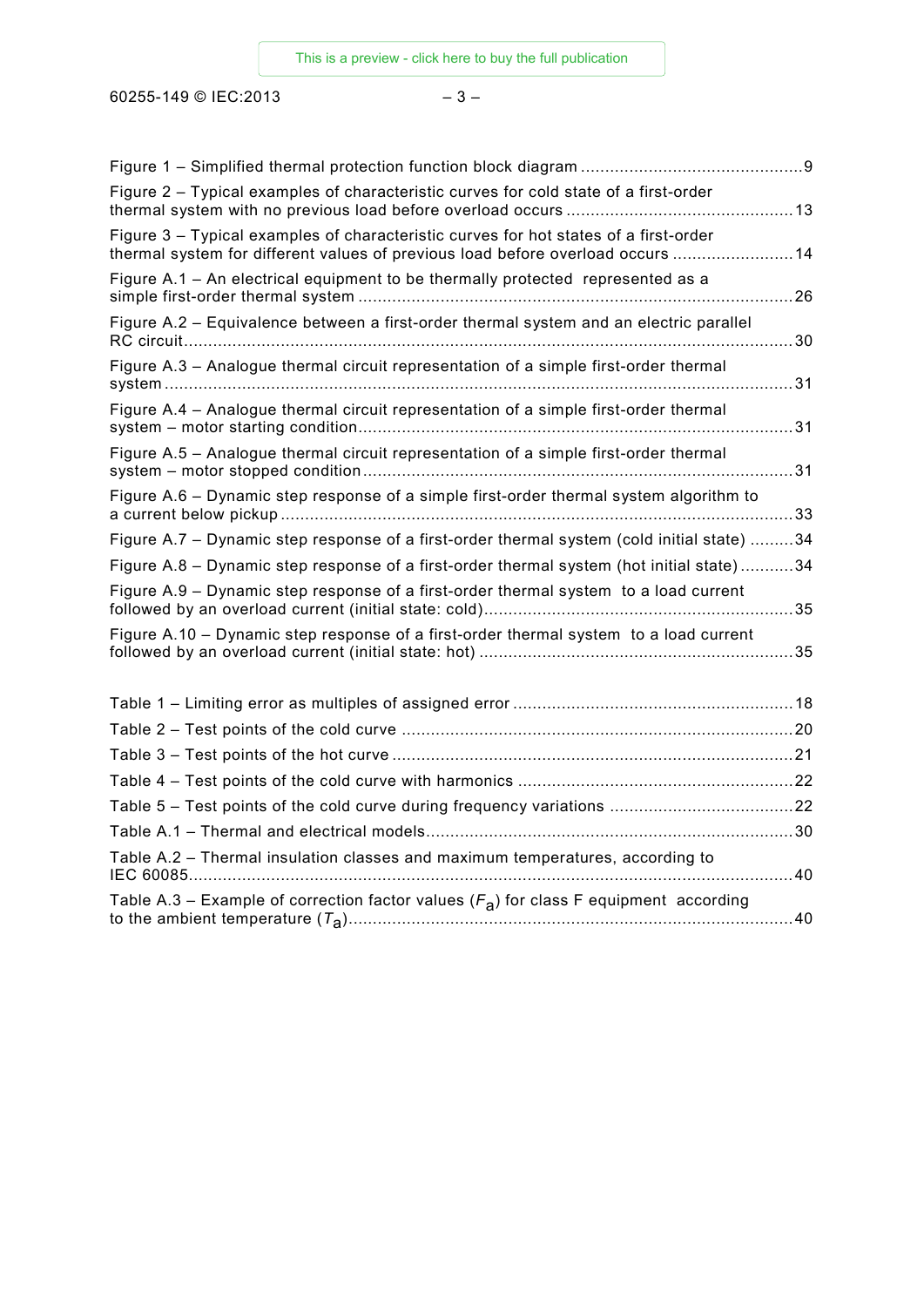#### INTERNATIONAL ELECTROTECHNICAL COMMISSION \_\_\_\_\_\_\_\_\_\_\_\_\_\_

#### **MEASURING RELAYS AND PROTECTION EQUIPMENT –**

#### **Part 149: Functional requirements for thermal electrical relays**

#### FOREWORD

- 1) The International Electrotechnical Commission (IEC) is a worldwide organization for standardization comprising all national electrotechnical committees (IEC National Committees). The object of IEC is to promote international co-operation on all questions concerning standardization in the electrical and electronic fields. To this end and in addition to other activities, IEC publishes International Standards, Technical Specifications, Technical Reports, Publicly Available Specifications (PAS) and Guides (hereafter referred to as "IEC Publication(s)"). Their preparation is entrusted to technical committees; any IEC National Committee interested in the subject dealt with may participate in this preparatory work. International, governmental and nongovernmental organizations liaising with the IEC also participate in this preparation. IEC collaborates closely with the International Organization for Standardization (ISO) in accordance with conditions determined by agreement between the two organizations.
- 2) The formal decisions or agreements of IEC on technical matters express, as nearly as possible, an international consensus of opinion on the relevant subjects since each technical committee has representation from all interested IEC National Committees.
- 3) IEC Publications have the form of recommendations for international use and are accepted by IEC National Committees in that sense. While all reasonable efforts are made to ensure that the technical content of IEC Publications is accurate, IEC cannot be held responsible for the way in which they are used or for any misinterpretation by any end user.
- 4) In order to promote international uniformity, IEC National Committees undertake to apply IEC Publications transparently to the maximum extent possible in their national and regional publications. Any divergence between any IEC Publication and the corresponding national or regional publication shall be clearly indicated in the latter.
- 5) IEC itself does not provide any attestation of conformity. Independent certification bodies provide conformity assessment services and, in some areas, access to IEC marks of conformity. IEC is not responsible for any services carried out by independent certification bodies.
- 6) All users should ensure that they have the latest edition of this publication.
- 7) No liability shall attach to IEC or its directors, employees, servants or agents including individual experts and members of its technical committees and IEC National Committees for any personal injury, property damage or other damage of any nature whatsoever, whether direct or indirect, or for costs (including legal fees) and expenses arising out of the publication, use of, or reliance upon, this IEC Publication or any other IEC Publications.
- 8) Attention is drawn to the Normative references cited in this publication. Use of the referenced publications is indispensable for the correct application of this publication.
- 9) Attention is drawn to the possibility that some of the elements of this IEC Publication may be the subject of patent rights. IEC shall not be held responsible for identifying any or all such patent rights.

International Standard IEC 60255-149 has been prepared by IEC technical committee 95: Measuring relays and protection equipment.

This first edition cancels and replaces IEC 60255-8, published in 1990.

The text of this standard is based on the following documents:

| <b>FDIS</b> | Report on voting |
|-------------|------------------|
| 95/313/FDIS | 95/317/RVD       |

Full information on the voting for the approval of this standard can be found in the report on voting indicated in the above table.

This publication has been drafted in accordance with the ISO/IEC Directives, Part 2.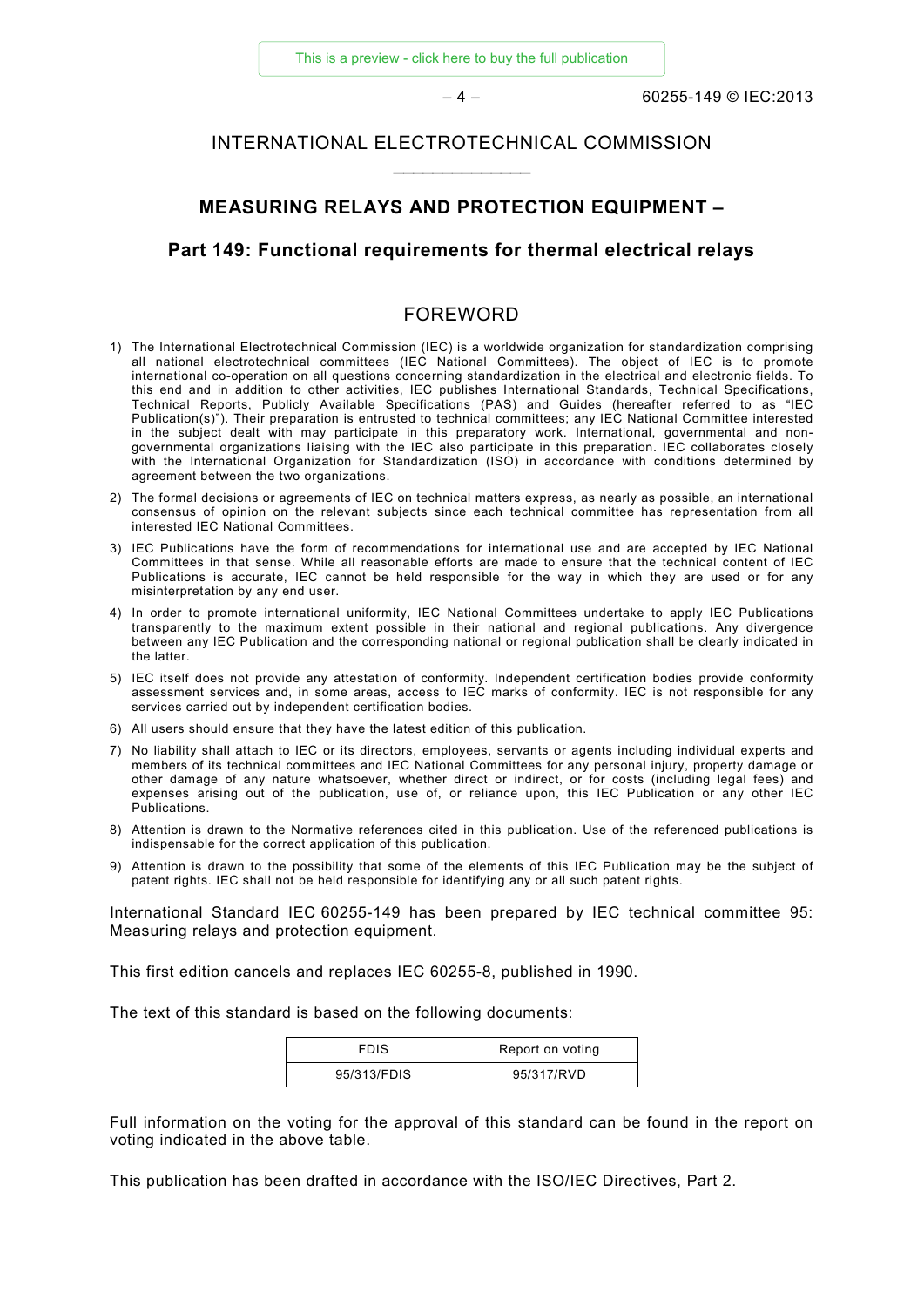60255-149 © IEC:2013 – 5 –

A list of all parts of IEC 60255 series, under the general title *Measuring relays and protection equipment,* can be found on the IEC website.

Future standards in this series will carry the new general title as cited above. Titles of existing standards in this series will be updated at the time of the next edition.

The committee has decided that the contents of this publication will remain unchanged until the stability date indicated on the IEC web site under "http://webstore.iec.ch" in the data related to the specific publication. At this date, the publication will be

- reconfirmed,
- withdrawn,
- replaced by a revised edition, or
- amended.

**IMPORTANT – The 'colour inside' logo on the cover page of this publication indicates that it contains colours which are considered to be useful for the correct understanding of its contents. Users should therefore print this document using a colour printer.**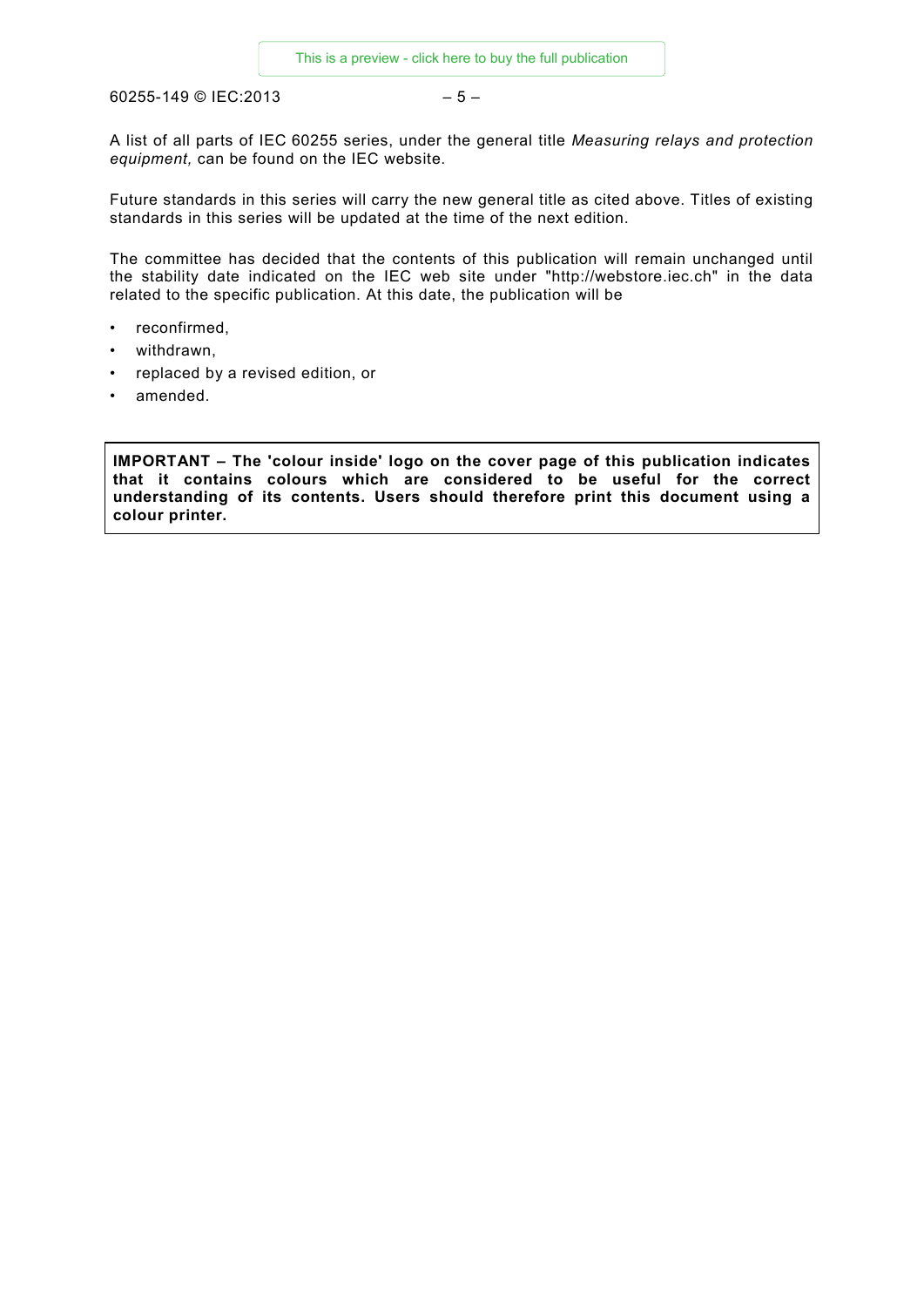#### **MEASURING RELAYS AND PROTECTION EQUIPMENT –**

#### **Part 149: Functional requirements for thermal electrical relays**

#### **1 Scope**

This part of the IEC 60255 series specifies minimum requirements for thermal protection relays. This standard includes specification of the protection function, measurement characteristics and test methodologies.

The object of this standard is to establish a common and reproducible reference for evaluating dependent time relays which protect equipment from thermal damage by measuring a.c. current flowing through the equipment. Complementary input energizing quantities such as ambient, coolant, top oil and winding temperature may be applicable for the thermal protection specification set forth in this standard. This standard covers protection relays based on a thermal model with memory function.

The test methodologies for verifying performance characteristics of the thermal protection function and accuracy are also included in this Standard.

This standard does not intend to cover the thermal overload protection trip classes indicated in IEC 60947-4-1 and IEC 60947-4-2, related to electromechanical and electronic protection devices for low voltage motor-starters.

The thermal protection functions covered by this standard are as follows:

| <b>Protection function</b>         | IEC 61850-7-4 | <b>IEEE C37.2</b> |
|------------------------------------|---------------|-------------------|
| Thermal overload protection        | <b>PTTR</b>   | 49                |
| Rotor thermal overload protection  | <b>PROL</b>   | 49R               |
| Stator thermal overload protection | <b>PSOL</b>   | 49S               |

General requirements for measuring relays and protection equipment are specified in IEC 60255-1.

#### **2 Normative references**

The following documents, in whole or in part, are normatively referenced in this document and are indispensable for its application. For dated references, only the edition cited applies. For undated references, the latest edition of the referenced document (including any amendments) applies.

IEC 60050 (all parts), *International Electrotechnical Vocabulary* (available at *[http://www.electropedia.org](http://www.electropedia.org/)*)

IEC 60085, *Electrical insulation – Thermal evaluation and designation*

IEC 60255-1, *Measuring relays and protection equipment – Part 1: Common requirements*

IEC 61850-7-4, *Communication networks and systems for power utility automation – Part 7-4: Basic communication structure – Compatible logical node classes and data classes*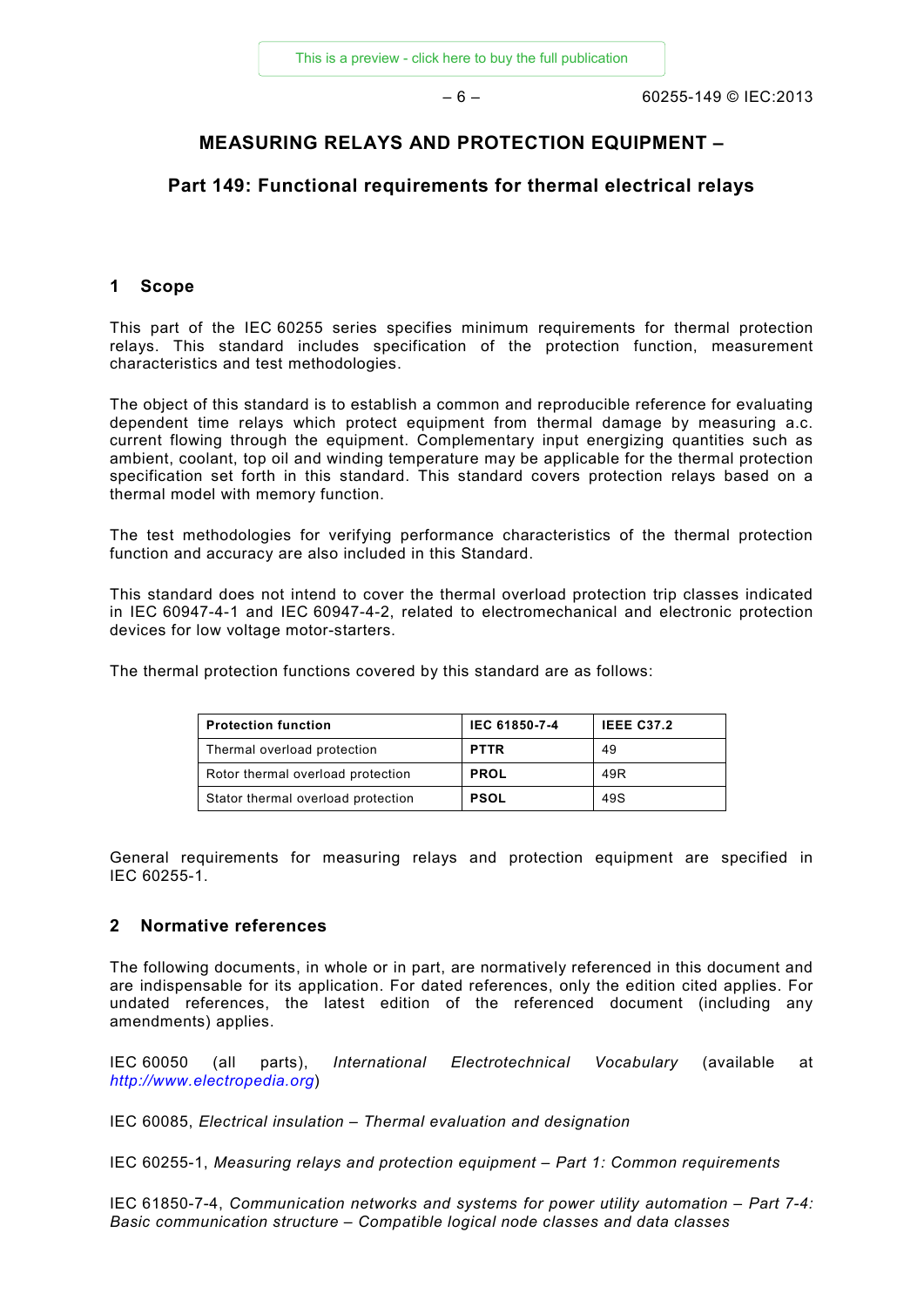– 48 – 60255-149 © CEI:2013

#### SOMMAIRE

| 1 |     |                                                                            |                                                                            |  |  |
|---|-----|----------------------------------------------------------------------------|----------------------------------------------------------------------------|--|--|
| 2 |     |                                                                            |                                                                            |  |  |
| 3 |     |                                                                            |                                                                            |  |  |
| 4 |     |                                                                            |                                                                            |  |  |
|   | 4.1 |                                                                            |                                                                            |  |  |
|   | 4.2 |                                                                            | Grandeurs d'alimentation d'entrée/grandeurs d'alimentation 55              |  |  |
|   | 4.3 |                                                                            |                                                                            |  |  |
|   | 4.4 |                                                                            |                                                                            |  |  |
|   |     | 441                                                                        |                                                                            |  |  |
|   |     | 4.4.2                                                                      | Valeurs de courant de fonctionnement et de base (réglage) pour la          |  |  |
|   |     | 4.4.3                                                                      |                                                                            |  |  |
|   |     | 4.4.4                                                                      | Courbes et équations des caractéristiques temps-courant de                 |  |  |
|   |     | 4.4.5                                                                      |                                                                            |  |  |
|   | 4.5 |                                                                            |                                                                            |  |  |
|   |     | 4.5.1                                                                      |                                                                            |  |  |
|   |     | 4.5.2                                                                      |                                                                            |  |  |
|   |     | 4.5.3                                                                      |                                                                            |  |  |
|   |     | 4.5.4                                                                      |                                                                            |  |  |
|   | 4.6 |                                                                            | Facteurs d'influence supplémentaires sur la protection thermique 62        |  |  |
|   |     | 4.6.1                                                                      |                                                                            |  |  |
|   |     | 4.6.2                                                                      | Influence de la température ambiante sur la protection thermique 63        |  |  |
|   |     | 4.6.3                                                                      |                                                                            |  |  |
|   | 4.7 |                                                                            | Comportement du dispositif de protection thermique pendant une défaillance |  |  |
| 5 |     |                                                                            |                                                                            |  |  |
|   | 5.1 |                                                                            |                                                                            |  |  |
|   | 5.2 |                                                                            |                                                                            |  |  |
|   | 5.3 |                                                                            |                                                                            |  |  |
| 6 |     |                                                                            |                                                                            |  |  |
|   | 6.1 |                                                                            |                                                                            |  |  |
|   | 6.2 | Détermination des erreurs en régime établi liées à la valeur du courant de |                                                                            |  |  |
|   | 6.3 |                                                                            | Détermination des erreurs en régime établi liées à la grandeur             |  |  |
|   |     | 6.3.1                                                                      |                                                                            |  |  |
|   |     | 6.3.2                                                                      |                                                                            |  |  |
|   | 6.4 |                                                                            | Performances avec une constante de temps thermique de refroidissement      |  |  |
|   | 6.5 |                                                                            |                                                                            |  |  |
|   | 6.6 |                                                                            |                                                                            |  |  |
|   | 6.7 |                                                                            |                                                                            |  |  |
| 7 |     |                                                                            |                                                                            |  |  |
|   | 7.1 |                                                                            |                                                                            |  |  |
|   | 7.2 |                                                                            |                                                                            |  |  |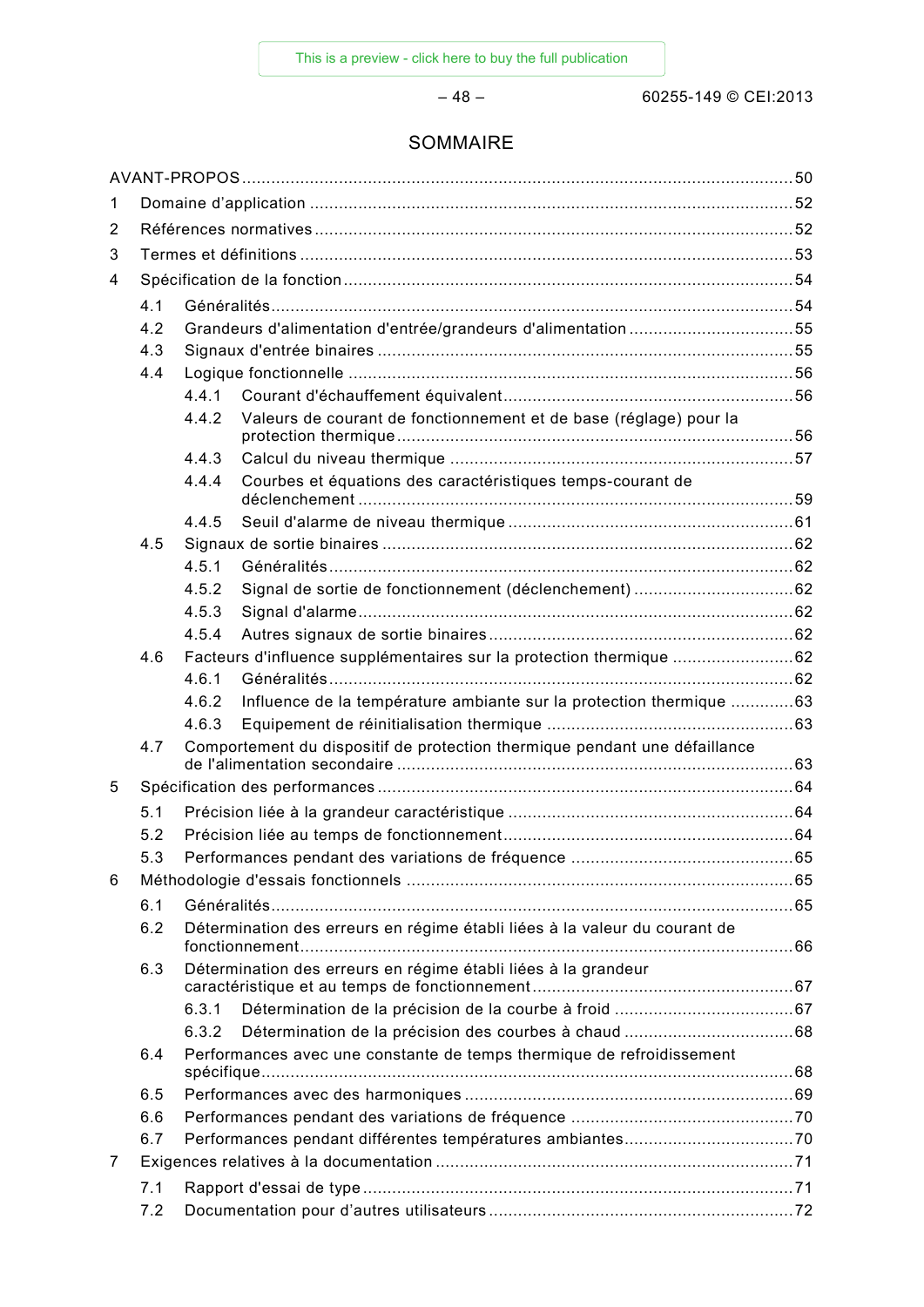60255-149 © CEI:2013 – 49 –

| Annexe A (informative) Modèle thermique du premier ordre simple d'un dispositif                                                                                         |    |
|-------------------------------------------------------------------------------------------------------------------------------------------------------------------------|----|
| Annexe B (informative) Relais électriques thermiques qui utilisent la température                                                                                       |    |
|                                                                                                                                                                         |    |
| Figure 1 – Schéma simplifié de la fonction de protection thermique 55                                                                                                   |    |
| Figure 2 – Exemples typiques de courbes caractéristiques pour l'état froid d'un<br>système thermique du premier ordre sans charge préalable avant la surcharge60        |    |
| Figure 3 – Exemples typiques de courbes caractéristiques pour des états chauds d'un<br>système thermique du premier ordre avec différentes valeurs de charge préalable  |    |
| Figure A.1 - Dispositif électrique à protéger thermiquement représenté comme un                                                                                         |    |
| Figure A.2 – Équivalence entre un système thermique du premier ordre et un circuit                                                                                      |    |
| Figure A.3 - Représentation d'un circuit thermique analogique d'un système thermique                                                                                    |    |
| Figure A.4 - Représentation d'un circuit thermique analogique d'un système thermique                                                                                    |    |
| Figure A.5 - Représentation d'un circuit thermique analogique d'un système thermique                                                                                    |    |
| Figure A.6 – Réponse dynamique indicielle d'un algorithme de système thermique du                                                                                       |    |
| Figure A.7 – Réponse dynamique indicielle d'un système thermique du premier ordre                                                                                       |    |
| Figure A.8 - Réponse dynamique indicielle d'un système thermique du premier ordre                                                                                       |    |
| Figure A.9 – Réponse dynamique indicielle d'un système thermique du premier ordre<br>pour un courant de charge suivi d'un courant de surcharge (état initial: froid) 82 |    |
| Figure A.10 – Réponse dynamique indicielle d'un système thermique du premier ordre<br>pour un courant de charge suivi d'un courant de surcharge (état initial: chaud)   | 82 |
| Tableau 1 - Erreur limite sous la forme de multiples d'une erreur attribuée65                                                                                           |    |
|                                                                                                                                                                         |    |
|                                                                                                                                                                         |    |
|                                                                                                                                                                         |    |
| Tableau 5 – Points d'essai de la courbe à froid pendant des variations de fréquence70                                                                                   |    |
|                                                                                                                                                                         |    |
| Tableau A.2 - Classes d'isolation thermique et températures maximales, selon la                                                                                         |    |
| Tableau A.3 – Exemple de valeurs de facteur de correction $(F_a)$ pour un dispositif de                                                                                 |    |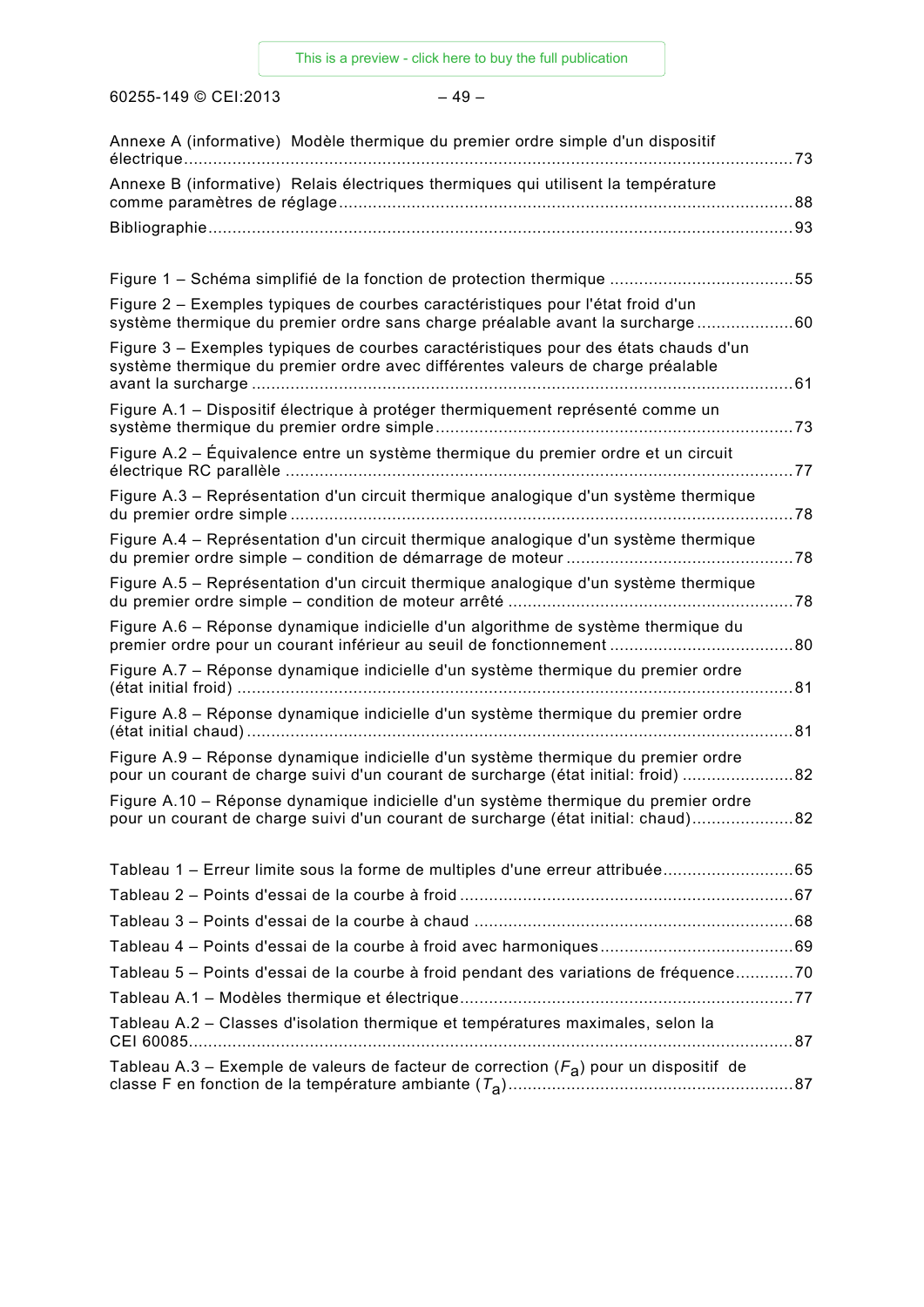#### COMMISSION ÉLECTROTECHNIQUE INTERNATIONALE \_\_\_\_\_\_\_\_\_\_\_\_\_\_

#### **RELAIS DE MESURE ET DISPOSITIFS DE PROTECTION –**

#### **Partie 149: Exigences fonctionnelles pour relais électriques thermiques**

#### AVANT-PROPOS

- 1) La Commission Electrotechnique Internationale (CEI) est une organisation mondiale de normalisation composée de l'ensemble des comités électrotechniques nationaux (Comités nationaux de la CEI). La CEI a pour objet de favoriser la coopération internationale pour toutes les questions de normalisation dans les domaines de l'électricité et de l'électronique. A cet effet, la CEI – entre autres activités – publie des Normes internationales, des Spécifications techniques, des Rapports techniques, des Spécifications accessibles au public (PAS) et des Guides (ci-après dénommés "Publication(s) de la CEI"). Leur élaboration est confiée à des comités d'études, aux travaux desquels tout Comité national intéressé par le sujet traité peut participer. Les organisations internationales, gouvernementales et non gouvernementales, en liaison avec la CEI, participent également aux travaux. La CEI collabore étroitement avec l'Organisation Internationale de Normalisation (ISO), selon des conditions fixées par accord entre les deux organisations.
- 2) Les décisions ou accords officiels de la CEI concernant les questions techniques représentent, dans la mesure du possible, un accord international sur les sujets étudiés, étant donné que les Comités nationaux de la CEI intéressés sont représentés dans chaque comité d'études.
- 3) Les Publications de la CEI se présentent sous la forme de recommandations internationales et sont agréées comme telles par les Comités nationaux de la CEI. Tous les efforts raisonnables sont entrepris afin que la CEI s'assure de l'exactitude du contenu technique de ses publications; la CEI ne peut pas être tenue responsable de l'éventuelle mauvaise utilisation ou interprétation qui en est faite par un quelconque utilisateur final.
- 4) Dans le but d'encourager l'uniformité internationale, les Comités nationaux de la CEI s'engagent, dans toute la mesure possible, à appliquer de façon transparente les Publications de la CEI dans leurs publications nationales et régionales. Toutes divergences entre toutes Publications de la CEI et toutes publications nationales ou régionales correspondantes doivent être indiquées en termes clairs dans ces dernières.
- 5) La CEI elle-même ne fournit aucune attestation de conformité. Des organismes de certification indépendants fournissent des services d'évaluation de conformité et, dans certains secteurs, accèdent aux marques de conformité de la CEI. La CEI n'est responsable d'aucun des services effectués par les organismes de certification indépendants.
- 6) Tous les utilisateurs doivent s'assurer qu'ils sont en possession de la dernière édition de cette publication.
- 7) Aucune responsabilité ne doit être imputée à la CEI, à ses administrateurs, employés, auxiliaires ou mandataires, y compris ses experts particuliers et les membres de ses comités d'études et des Comités nationaux de la CEI, pour tout préjudice causé en cas de dommages corporels et matériels, ou de tout autre dommage de quelque nature que ce soit, directe ou indirecte, ou pour supporter les coûts (y compris les frais de justice) et les dépenses découlant de la publication ou de l'utilisation de cette Publication de la CEI ou de toute autre Publication de la CEI, ou au crédit qui lui est accordé.
- 8) L'attention est attirée sur les références normatives citées dans cette publication. L'utilisation de publications référencées est obligatoire pour une application correcte de la présente publication.
- 9) L'attention est attirée sur le fait que certains des éléments de la présente Publication de la CEI peuvent faire l'objet de droits de brevet. La CEI ne saurait être tenue pour responsable de ne pas avoir identifié de tels droits de brevets et de ne pas avoir signalé leur existence.

La Norme internationale CEI 60255-149 a été établie par le comité d'études 95 de la CEI: Relais de mesure et dispositifs de protection.

La présente première édition annule et remplace la CEI 60255-8, publiée en 1990.

Le texte de cette norme est issu des documents suivants:

| <b>FDIS</b> | Rapport de vote |
|-------------|-----------------|
| 95/313/FDIS | 95/317/RVD      |

Le rapport de vote indiqué dans le tableau ci-dessus donne toute information sur le vote ayant abouti à l'approbation de cette norme.

La présente publication a été rédigée selon les Directives ISO/CEI, Partie 2.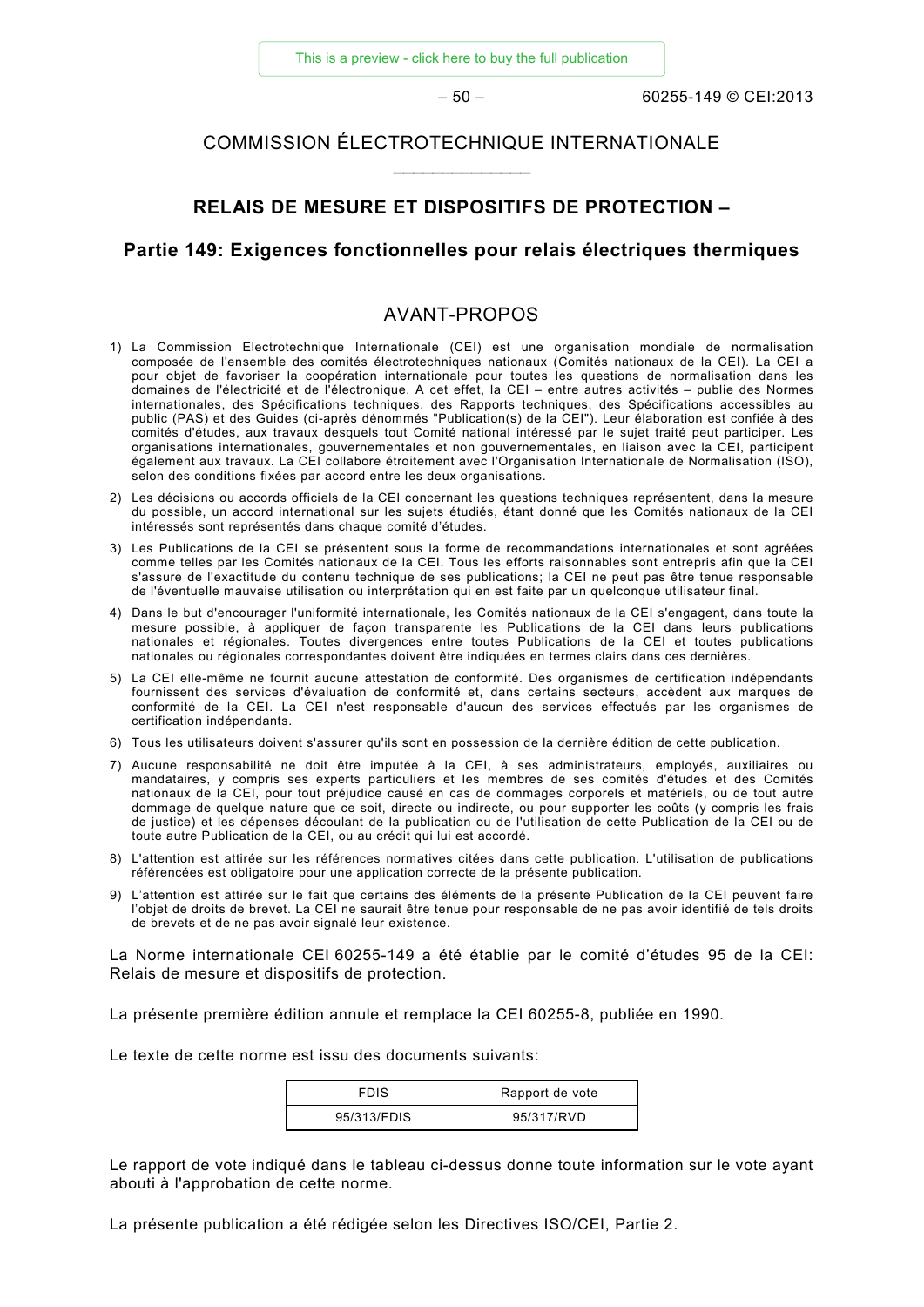60255-149 © CEI:2013 – 51 –

Une liste de toutes les parties de la série CEI 60255, présentées sous le titre général *Relais de mesure et dispositifs de protection*, peut être consultée sur le site web de la CEI.

Les normes futures de cette série porteront dorénavant le nouveau titre général cité cidessus. Le titre des normes existant déjà dans cette série sera mis à jour lors d'une prochaine édition.

Le comité a décidé que le contenu de cette publication ne sera pas modifié avant la date de stabilité indiquée sur le site web de la CEI sous "http://webstore.iec.ch" dans les données relatives à la publication recherchée. A cette date, la publication sera

- reconduite,
- supprimée.
- remplacée par une édition révisée, ou
- amendée.

**IMPORTANT – Le logo** *"colour inside"* **qui se trouve sur la page de couverture de cette publication indique qu'elle contient des couleurs qui sont considérées comme utiles à une bonne compréhension de son contenu. Les utilisateurs devraient, par conséquent, imprimer cette publication en utilisant une imprimante couleur.**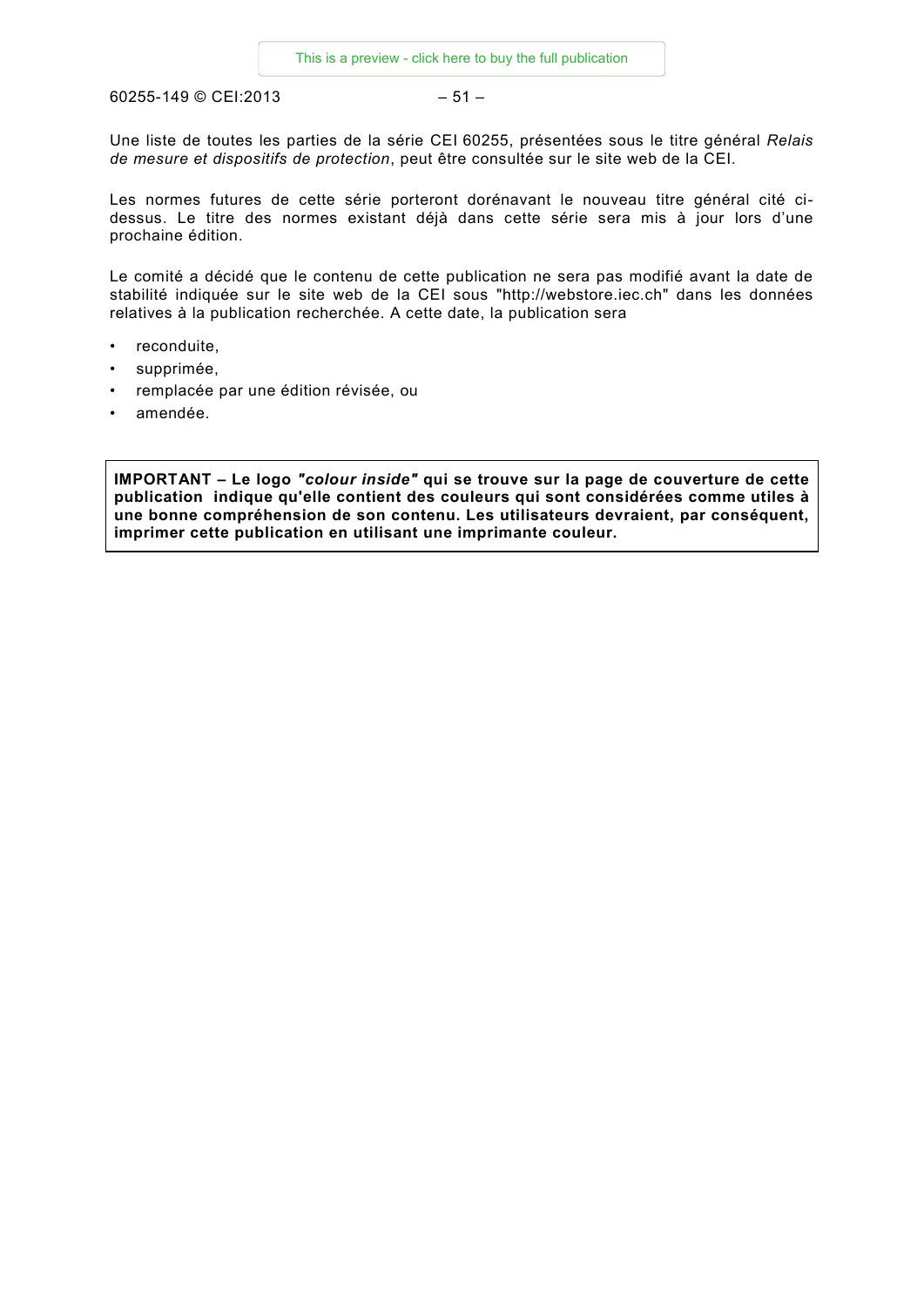#### **RELAIS DE MESURE ET DISPOSITIFS DE PROTECTION –**

#### **Partie 149: Exigences fonctionnelles pour relais électriques thermiques**

#### **1 Domaine d'application**

La présente partie de la série CEI 60255 spécifie les exigences minimales relatives aux relais de protection thermique. Cette norme inclut la spécification de la fonction de protection, les caractéristiques de mesure et les méthodes d'essais. L'objet de cette norme est d'établir une référence commune et reproductible pour des relais à temps dépendant qui protègent un dispositif contre les détériorations thermiques par la mesure du courant alternatif circulant dans le dispositif. Des grandeurs d'alimentation d'entrée complémentaire, telles que la mesure de la température ambiante, du liquide de refroidissement, de l'huile isolante, des enroulements, peuvent être applicables pour la spécification de protection thermique définie dans la présente norme. La présente norme couvre les relais de protection basés sur un modèle thermique à fonction de mémoire

Les méthodologies d'essai pour vérifier les caractéristiques de performance de la fonction de protection thermique et la précision font également partie de la présente norme.

La présente norme n'est pas destinée à couvrir les classes de déclenchement de protection contre les surcharges thermiques indiquées dans les normes CEI 60947-4-1 et CEI 60947-4-2, portant sur des dispositifs de protection électroniques et électromécaniques pour démarreurs de moteur basse tension.

Les fonctions de protection thermique couvertes par la présente norme sont les suivantes:

| Fonction de protection                                | CEI 61850-7-4 | <b>IEEE C37.2</b> |
|-------------------------------------------------------|---------------|-------------------|
| Protection contre les surcharges thermiques           | <b>PTTR</b>   | 49                |
| Protection contre les surcharges thermiques du rotor  | <b>PROL</b>   | 49R               |
| Protection contre les surcharges thermiques du stator | <b>PSOL</b>   | 49S               |

Les exigences générales relatives aux relais de mesure et aux dispositifs de protection sont spécifiées dans la CEI 60255-1.

#### **2 Références normatives**

Les documents suivants sont cités en référence de manière normative, en intégralité ou en partie, dans le présent document et sont indispensables pour son application. Pour les références datées, seule l'édition citée s'applique. Pour les références non datées, la dernière édition du document de référence s'applique (y compris les éventuels amendements).

CEI 60050 (toutes les parties), *Vocabulaire Electrotechnique International* (disponible à l'adresse *[http://www.electropedia.org](http://www.electropedia.org/)*)

CEI 60085, *Isolation électrique – Evaluation et désignation thermiques*

CEI 60255-1, *Relais de mesure et dispositifs de protection – Partie 1: Exigences communes*